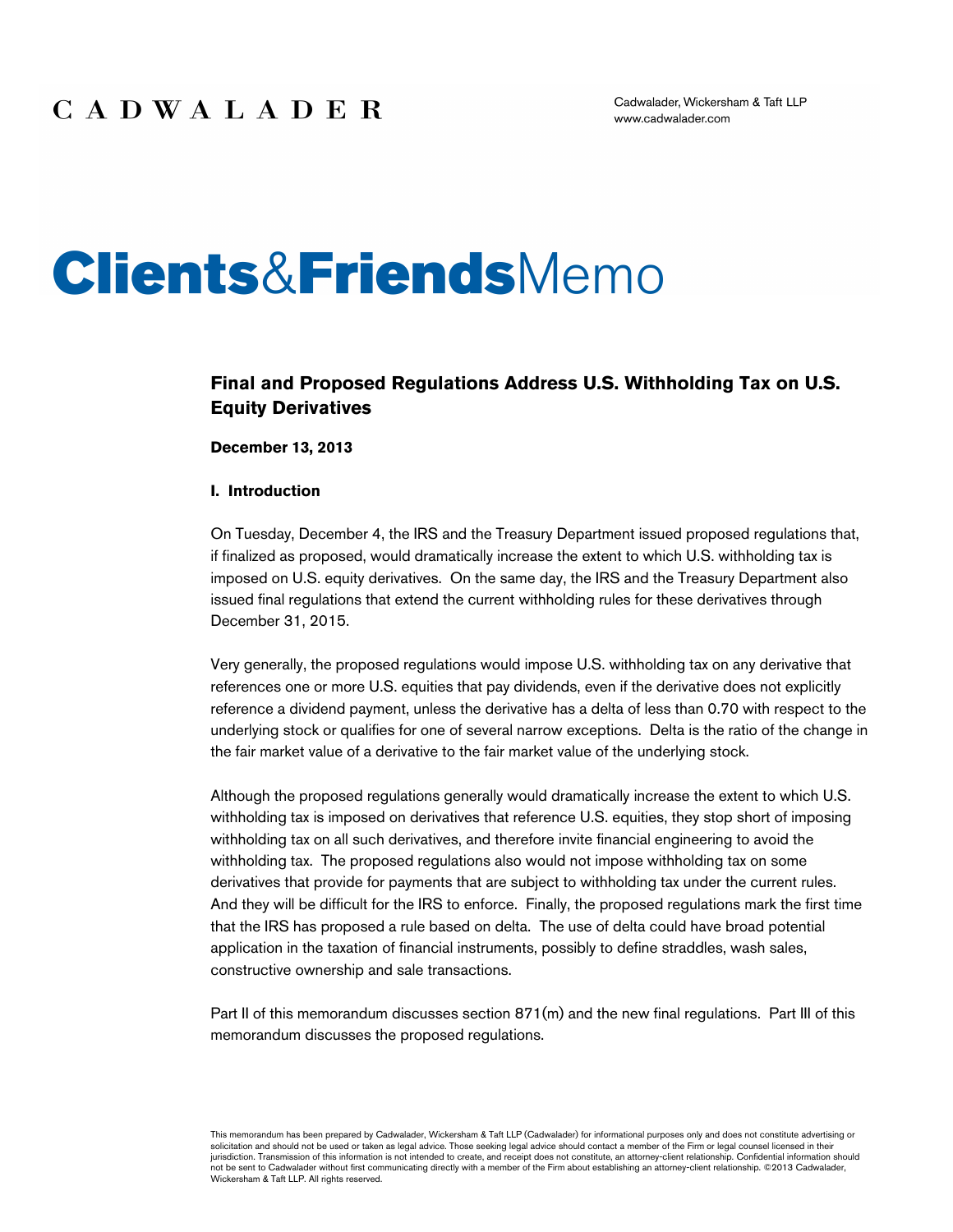## **Clients&FriendsMemo**

#### **II. Section 871(m) and the Final Regulations**

Payments of U.S.-source dividends to foreign persons generally are subject to a 30% U.S. withholding tax.<sup>1</sup> By contrast, payments that reference dividends under most equity swaps historically were not treated as U.S.-source dividends and were not subject to U.S. withholding tax. Section 871(m) was enacted to prevent foreign persons from avoiding the withholding tax on U.S. source dividends. Under section 871(m) and temporary regulations issued in 2012, any "dividend equivalent payment"—that is, a payment that is contingent upon, or determined by reference to, the payment of a U.S.-source dividend—made before January 1, 2014 to a foreign party under an equity swap is subject to a 30% U.S. withholding tax if:

- the foreign party transfers the underlying stock to its counterparty in connection with the transaction (*i.e.*, the underlying stock "crosses in"),
- the counterparty transfers the underlying stock to the foreign party at the termination of the transaction (*i.e.*, the underlying stock "crosses out"),
- the underlying stock is not readily tradable on an established securities market, or
- the underlying stock is posted as collateral to the foreign party in connection with the transaction.<sup>2</sup>

The final regulations extend these rules through December 31, 2015.

Under section 871(m) and the final regulations, a 30% U.S. withholding tax will be imposed on every dividend equivalent payment to a foreign party under an equity swap beginning January 1, 2016, except to the extent new regulations are issued that provide that the swap does not have the potential for tax avoidance. The proposed regulations would define the class of equity swap that does not have the potential for tax avoidance, and therefore is not subject to U.S. withholding tax.

## **III. The Proposed Regulations**

#### **A. In General**

Under the proposed regulations, beginning January 1, 2016, any dividend equivalent payment to a foreign party under an equity swap, and any dividend equivalent payment to a foreign party under any other derivative that is acquired on or after March 5, 2014, would be subject to a 30% U.S. withholding tax if, at the time the foreign party enters into or acquires the derivative, the "delta" of

<sup>&</sup>lt;sup>1</sup> U.S.-source dividends are not subject to a 30% U.S. withholding tax if the dividends are effectively connected to the foreigner's conduct of a trade or business in the United States. In this case, the dividends are subject to U.S. federal net income tax. Certain tax treaties reduce the rate of withholding below 30%.

 $^2$  In addition, under section 871(m), any substitute dividend made to a foreign party pursuant to a securities lending or salerepurchase transaction that is a dividend equivalent payment is subject to a 30% U.S. withholding tax.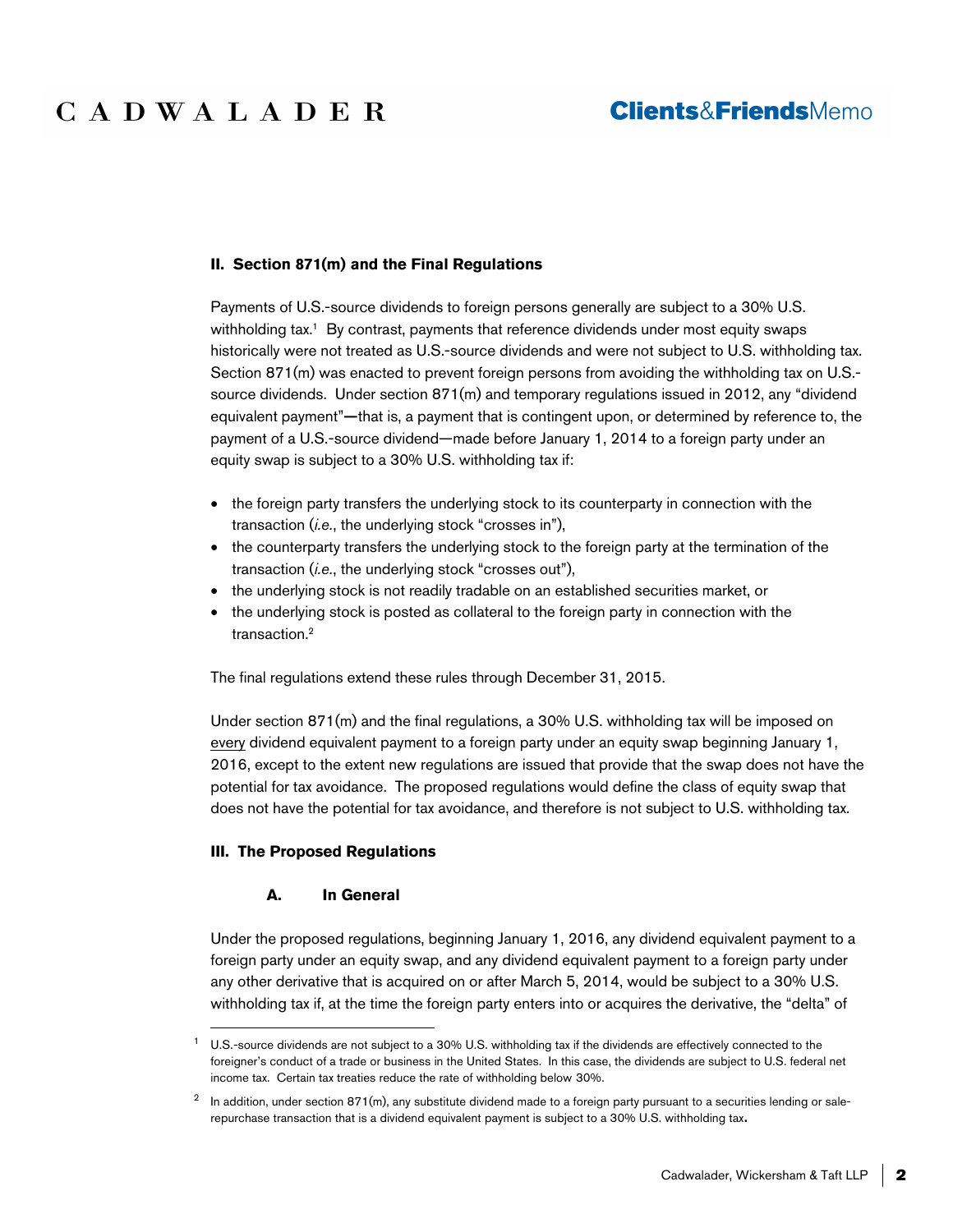## **Clients&FriendsMemo**

the derivative—that is, the ratio of the change in the derivative's fair market value to the change in the stock's fair market value—is at least 0.70 or is not reasonably expected to vary throughout the term of the derivative.<sup>3</sup>

Although the proposed regulations impose withholding only on dividend equivalent payments, the proposed regulations generally deem dividend equivalent payments to be made on any derivative that references U.S. dividend-paying stock, regardless of whether the derivative in fact references dividend payments. Accordingly, the proposed regulations generally would impose withholding tax on forward and future contracts that do not provide for and are not adjusted to account for dividend payments, and "price return only" swaps that do not reference dividend payments.

On the other hand, the proposed regulations exempt derivatives whose delta is less than 0.70 with respect to the underlying stock (and is reasonably expected to vary throughout the term of the derivative), and therefore invite foreign investors to structure derivatives that provide for dividend equivalent payments to have a variable delta that is less than 0.70. Options, debt instruments, and variable share forward contracts can all be structured to have variable deltas of less than 0.70. Moreover, under the proposed regulations, a foreign investor that currently holds a physical U.S. equity security and is subject to withholding tax could sell the security to its counterparty and simultaneously enter into a derivative on the security that provides for a variable delta of less than 0.70, and escape U.S. withholding tax on the dividend equivalent payments. This foreign investor is subject to withholding under the final regulations and would have been subject to withholding under prior proposed regulations under section 871(m), but is not under the new proposed regulations.

#### **B. Multiple reference stocks**

If a derivative references the stock of more than one issuer, the derivative's delta generally is determined separately with respect to each stock, without taking into account any other stock or other property or liability. So, for example, if an equity swap provides a foreign party with 100% upside, downside, and dividend exposure to 100 shares of IBM stock and 100 shares of Apple stock during the term of the swap, under the proposed regulations, the swap's delta is determined

 $3$  If the delta of a derivative is not reasonably expected to vary throughout the term of the instrument, then the derivative is treated as having a delta of 1.0 with respect to an adjusted number of reference shares. For example, if an equity swap provides a foreign party with 50% upside, downside, and dividend exposure to 100 shares of a stock during the term of the swap, and the swap's fair market value is expected to appreciate or depreciate by \$0.50 for every \$1.00 that the stock appreciates or depreciates at the time the foreign party enters into the swap (i.e., the delta is not reasonably expected to vary throughout the item of the instrument), then the swap will be treated as having a delta of 1.0 with respect to 50 shares of the stock (instead of having a delta of 0.50 with respect to 100 shares of the stock).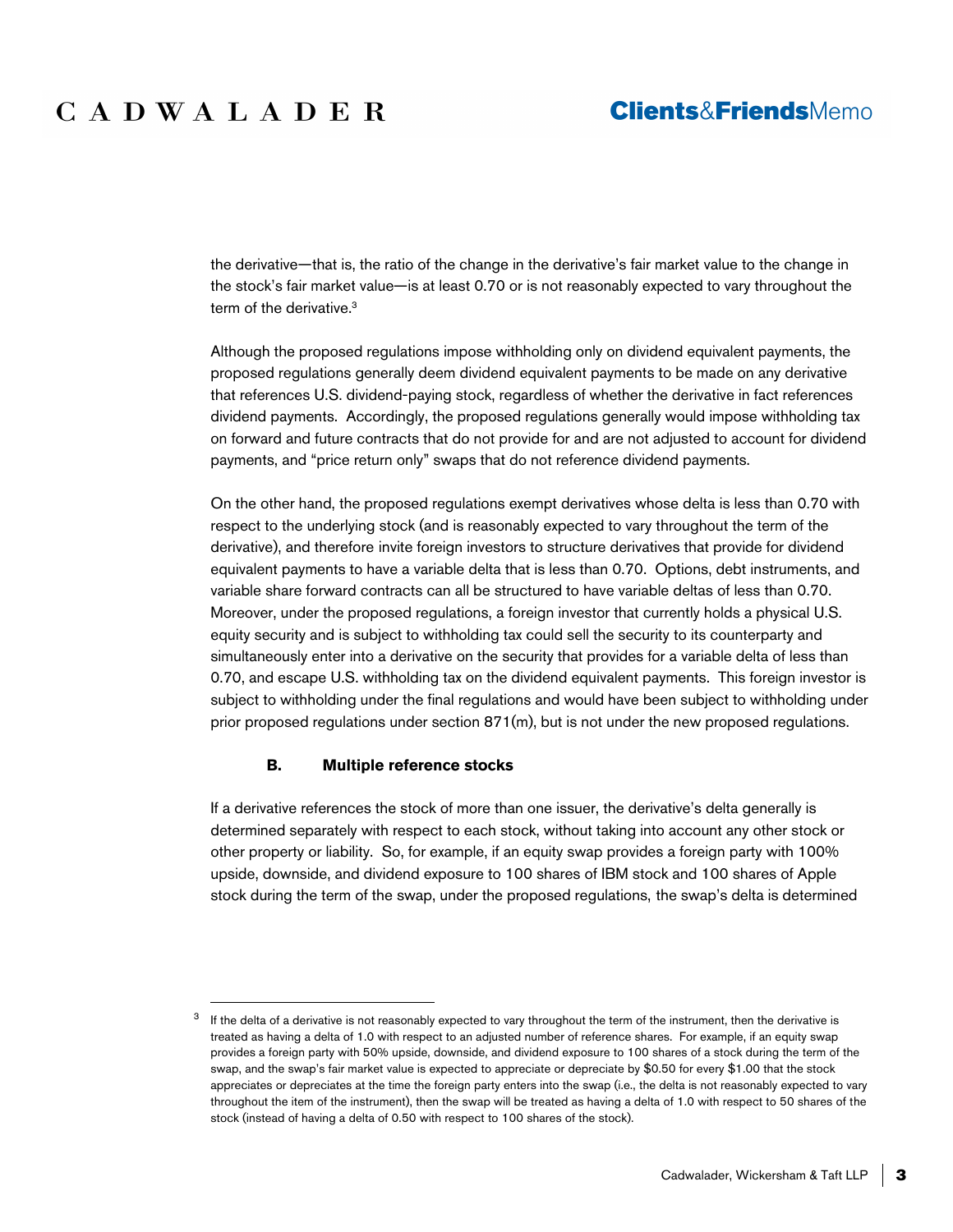## **Clients&FriendsMemo**

solely with respect to the IBM stock and solely with respect to the Apple stock (so that, in this example, the delta would be 1.00 for each).<sup>4</sup>

The proposed regulations provide an exemption from U.S. withholding tax under section 871(m) for dividend equivalent payments made with respect to a "qualified index." A qualified index is an index that, at the time the derivative is entered into or acquired by the foreign party:

- references at least 25 securities,
- references only long positions with respect to component securities,
- contains no component security that represents more than 10% of its weighting,
- is modified or rebalanced only according to predefined objective rules and set dates or intervals,
- does not provide a dividend yield from component securities that exceeds 150% of the dividend yield reported on the S&P 500 index for the month immediately preceding the date the foreign party enters into or acquires the derivative, and
- is referenced by futures or option contracts that trade on a national securities exchange or a domestic board of trade.<sup>5</sup>

An index is also a qualified index if, at the time the derivative is entered into or acquired by the foreign party, the index is composed solely of long positions in assets and the referenced component underlying U.S. equity securities in the aggregate comprise 10% or less of the index's weighting. Thus, no withholding would be required for dividend equivalent payments on a total return swap with respect to an index of international equities where U.S. equities comprise 10% or less of the index's weighting.

## **C. Related transactions and anti-abuse rule**

If a foreign party or a person related to the foreign party enters into or acquires more than one position with respect to the same stock, and the transactions are entered into "in connection with" each other (whether or not they are entered into simultaneously or with the same counterparty),

<sup>4</sup> As drafted, the proposed regulation could provide for harsh results in certain cases. For example, assume that a derivative provides a foreign person with the excess, if any, of the dividends paid by IBM on 100 shares of stock over the dividends paid by Apple on 100 shares of stock, plus the appreciation, if any, of 100 shares of IBM stock over the appreciation, if any, of 100 shares of Apple stock, and requires the foreign party to pay the excess of the depreciation, if any, of 100 shares of IBM stock over the depreciation, if any, of 100 shares of Apple stock. The regulations appear to require withholding on the gross amount of dividends on 100 shares of IBM stock, presumably on the theory that the contract could have been written as a long swap on IBM shares and a separate short swap on Apple shares.

<sup>&</sup>lt;sup>5</sup> The qualified index exemption was intended to permit a foreign person to hold a total return swap on the S&P 500 without withholding under section 871(m). However, it is not clear that the S&P 500 index is modified or rebalanced according to predefined objective rules on set dates or intervals, because the sponsor has discretion as to the timing of modifications to the index components. We expect the definition of "qualified index" to be clarified to include the S&P 500 index and similar indices.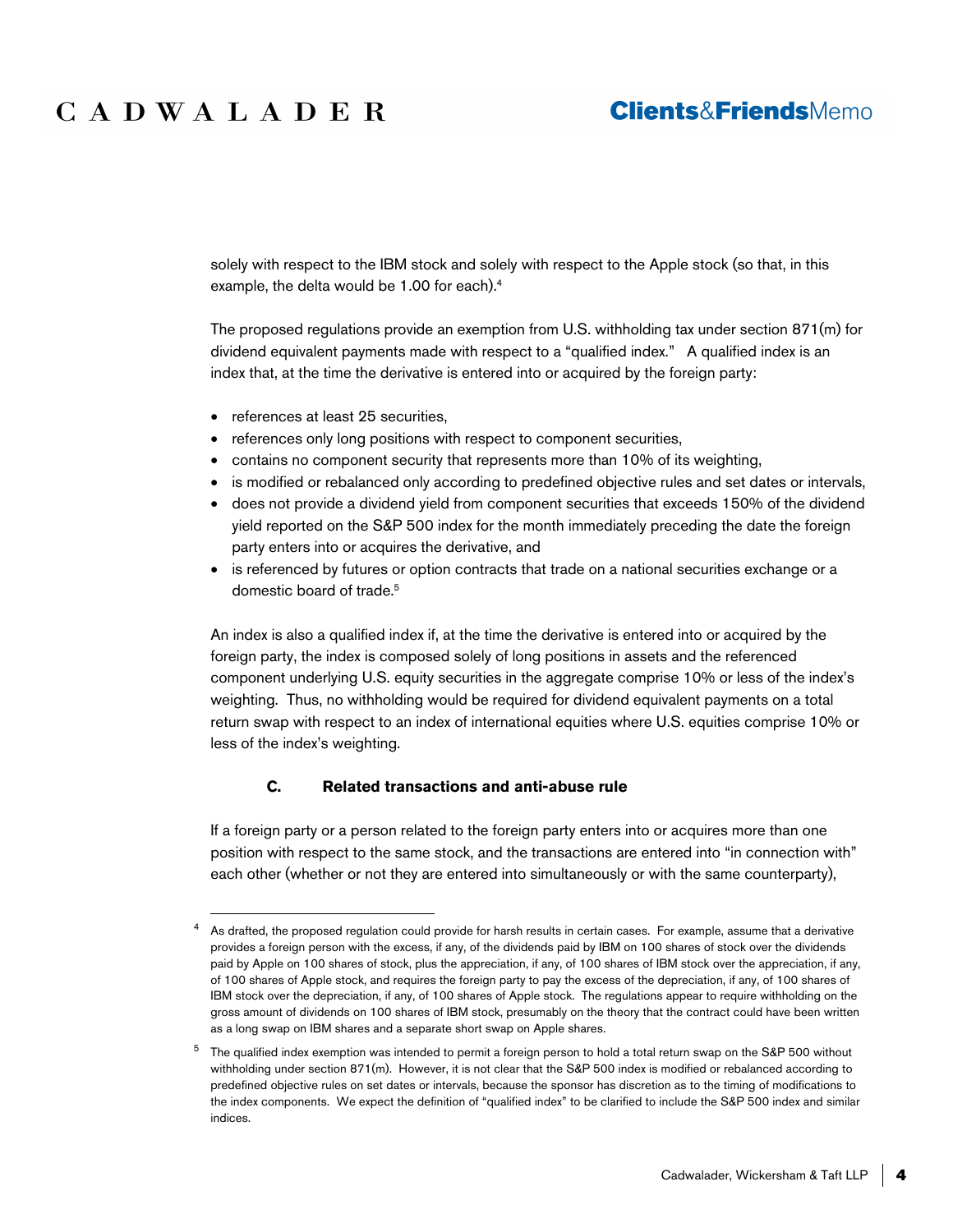## **Clients&FriendsMemo**

then the positions are aggregated to determine whether any dividend equivalent payments under the positions are subject to withholding tax under section  $871$ (m).<sup>6</sup> Thus, if a foreign party enters into an equity swap that provides the foreign party with dividend equivalent payments, but capped upside and downside so that the equity swap has a delta that is less than 0.70 with respect to the underlying equity, and the foreign person also buys a call option and sells a put option so that the combined delta of the three derivatives is at least 0.70 with respect to the equity security, the foreign party would be subject to U.S. withholding tax with respect to the dividend equivalent payments on all three derivatives.

The proposed regulations do not define "in connection with," but provide that if a foreign party enters into a transaction to adjust its economic position with respect to a stock, the foreign party is treated as having entered into the transaction in connection with any transactions that the foreign party has previously entered into with respect to the stock.

For example, assume a foreign party purchases a six-month call option that has a delta of 0.60 with respect to the stock of a U.S. issuer and, three months later, when the call option still has a delta of 0.60, writes a put option that causes the delta of the combined derivatives to be 0.90 with respect to stock of the same issuer. Dividend equivalent payments under the call option after the sale of the put option would be subject to withholding tax under section 871(m) because, at the time the foreign party sells the put option, the delta of the combined transaction is at least 0.70.

The regulations require a counterparty to withhold on a dividend equivalent payment only if, after conducting reasonable diligence, the counterparty reasonably believes that the payment is subject to withholding tax under section 871(m). In each of the foregoing examples, if the counterparty to one transaction did not have any knowledge of the other transactions, it would have no obligation to withhold. It will be difficult for the IRS to enforce the proposed regulations against foreign investors in these cases.

The proposed regulations also contain an anti-abuse rule that permits the IRS to treat any dividend equivalent payment with respect to a transaction that is entered into with a principal purpose of avoiding the proposed regulations as subject to a 30% withholding tax.

 $^6$  It is unclear from the language of the proposed regulations whether a "dividend return only" swap and a "price return only" swap can be aggregated under this rule if the "price return only" swap does not itself provide for dividend equivalent payments, since a precondition for aggregation is that the foreign party be the "long party" with respect to each transaction, and the proposed regulations define "long party" as the party that is entitled to a dividend equivalent payment.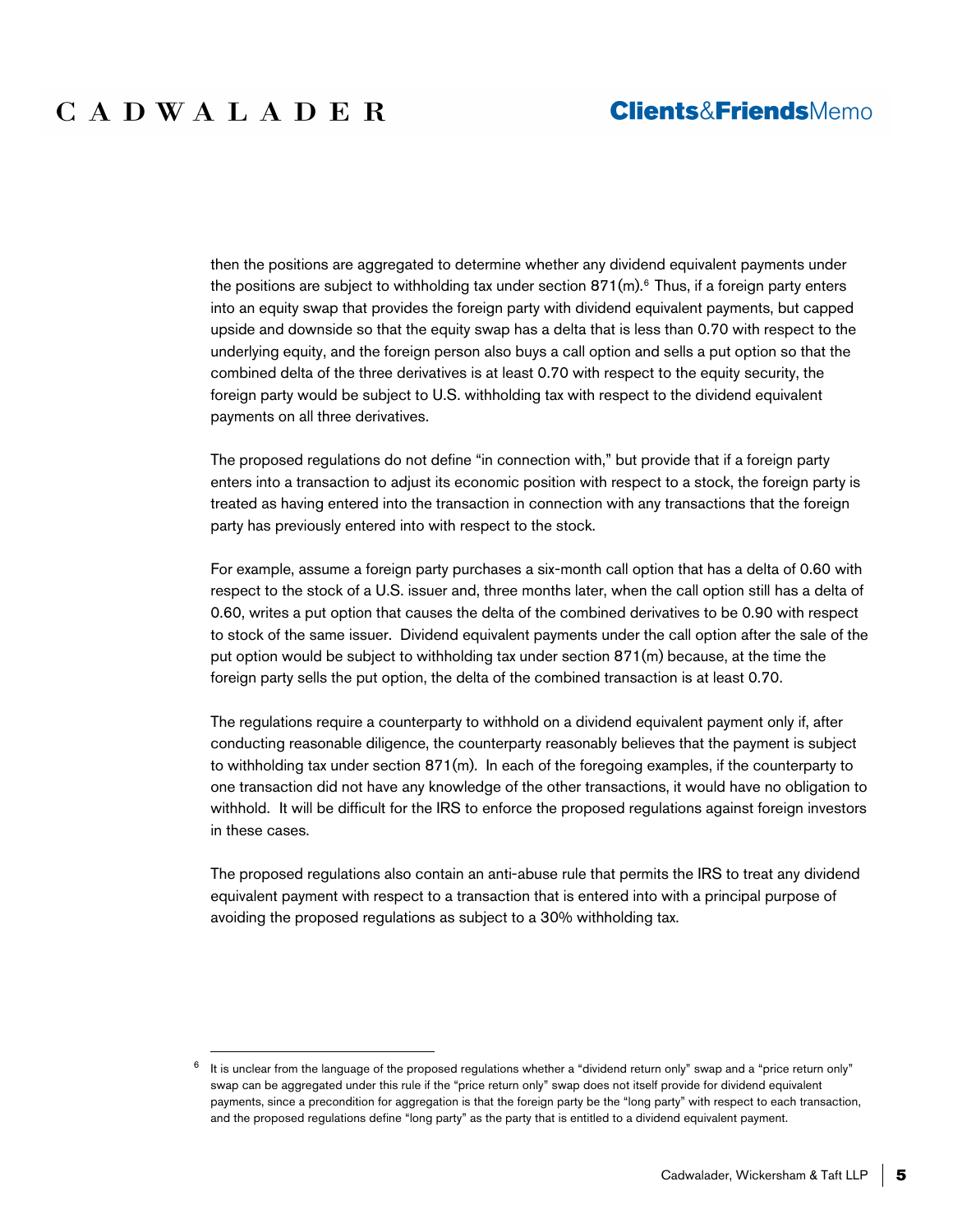## **Clients&FriendsMemo**

### **D. Definition of dividend equivalent payment**

Dividend equivalent payments include actual payments, estimated dividend payments, and adjustments to a derivative's interest rate, notional amount, purchase price, premium, strike price, or other terms to account for dividends or estimated dividends. In addition, dividend equivalent payments include gross amounts that reference the payment of a U.S.-source dividend and are used in computing any net amounts due under a derivative.<sup>7</sup>

For example, if a swap provides a foreign party with upside and downside exposure to a stock, and requires the foreign party to pay a LIBOR-based rate to its counterparty that is reduced to reflect expected annual dividends on the stock, then the foreign party is treated as receiving dividend equivalent payments by reason of the reduction. This is true even if no payment is required under the swap until termination and, at termination, the foreign party is not entitled to receive any amounts under the swap.

Dividend equivalent payments also include payments to a foreign party under a derivative that references interests in a partnership or other "pass-through entity" to the extent that the payments are attributable to U.S.-source dividends, unless the underlying stock represents no more than 10% of the referenced interests at the time the foreign party enters into or acquires the derivative and there is no "plan or intention" for acquisitions or dispositions that would cause the underlying stock to represent more than 10% of the referenced interests.

## **E. Amount of dividend equivalent payment**

The proposed regulations define a dividend equivalent payment as the product of three items:

- The amount of the per share dividend. If a derivative provides for a payment based on an estimated dividend that is not adjusted to reflect the amount of the actual dividend, and the formula for determining the estimated dividend is specified in the relevant offering document or operative documents, then the amount of the per share dividend is the lesser of the estimate and the actual dividend.
- The number of reference shares. The number of reference shares is adjusted to take into account any "leveraging" provided by the derivative. For example, if a total return swap provides a foreign party with 125% upside, downside, and dividend exposure to 100 shares of stock, then the number of reference shares is 125.

 $7$  However, after the amount of a dividend equivalent payment has been determined, withholding is not required with respect to the payment until the money or property of the party that is subject to withholding is under the custody or control of the counterparty.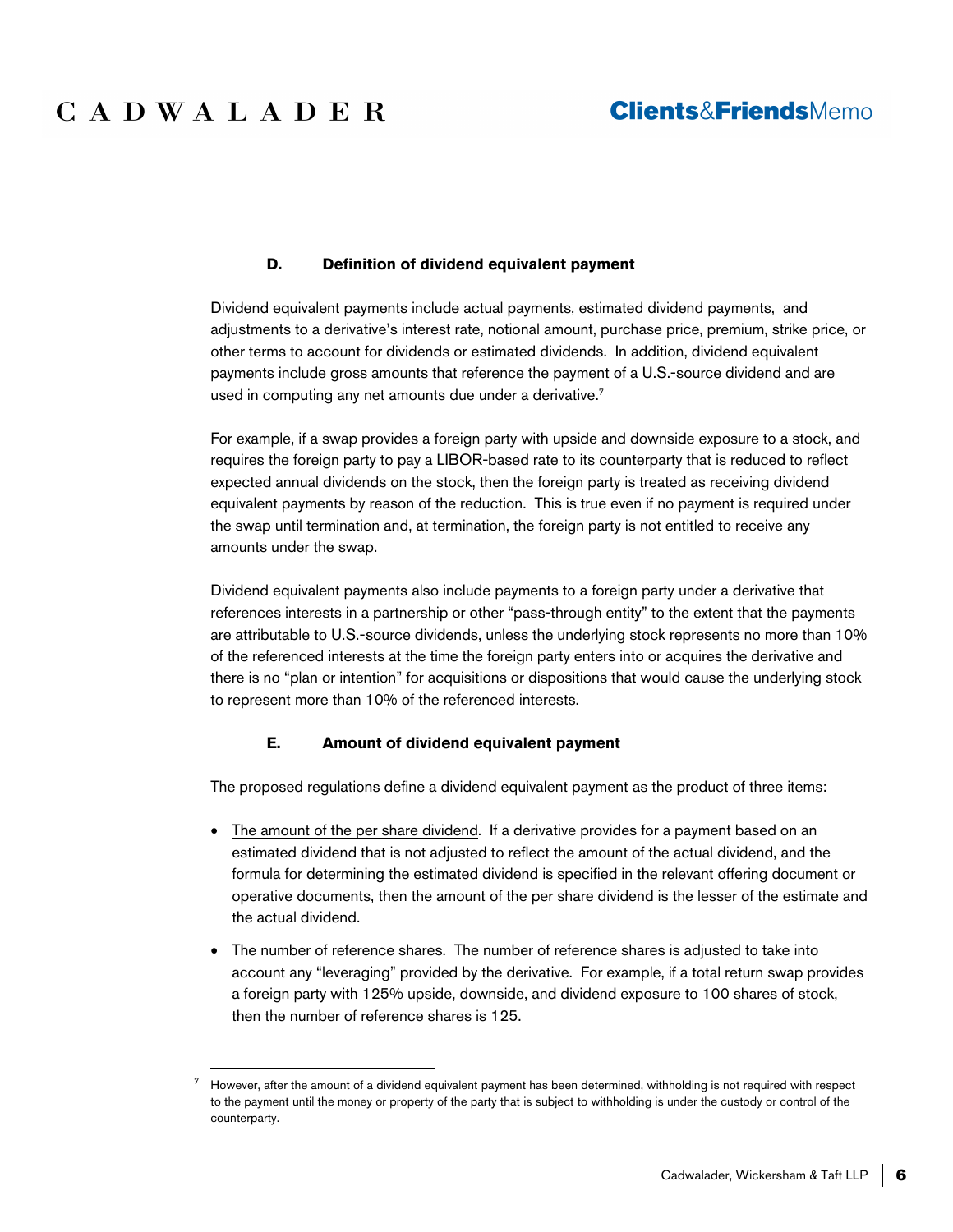## **Clients&FriendsMemo**

• The delta of the derivative. For this purpose, if a derivative has a term of more than one year, the delta of the derivative is calculated at the earlier of the stock's ex-dividend date and the record date of the dividend. If a derivative has a term that is one year or less, the delta of the derivative is calculated when the foreign party disposes of its position in the derivative.<sup>8</sup>

Thus, if a foreign party enters into a two-year total return swap with respect to 100 shares of a U.S. equity security, but the swap provides for capped upside and downside exposure with respect to the security and therefore has a delta of 0.75 at the time it is entered into, and a delta of 0.90 at the stock's ex-dividend date and at the record date of the dividend, then the amount of the dividend equivalent payment that is subject to withholding tax under the proposed regulations is the amount of dividends paid by the underlying issuer with respect to 100 shares of its stock, multiplied by 0.90.

## **F. Exemptions for foreign dealers and M&A transactions**

The proposed regulations exempt dividend equivalent payments to a foreign dealer from withholding tax if the dealer certifies to its counterparty in writing that it is entering into the transaction in its capacity as a securities dealer and will withhold any tax imposed under section 871(m) with respect to transactions that it enters into as a short party in its capacity as a securities dealer. The proposed regulations also exempt dividend equivalent payments to a foreign party that is obligated to acquire more than 50% of the value of the entity issuing the underlying securities (i.e., pursuant to a stock purchase or merger agreement).

## **G. Reporting by brokers and dealers**

Under the proposed regulations, if only one party to a derivative is a broker or dealer, then the broker or dealer is required to exercise reasonable diligence to determine whether payments under the derivative are subject to U.S. withholding tax under section 871(m), and must provide to its counterparty the delta of the derivative at each relevant testing time, the timing and amount of any dividend equivalent payments, the amount of any tax withheld, and any other information necessary to apply the proposed regulations within 14 days after the counterparty requests the information. In all other cases, the short party—that is, the party that is required to withhold on the dividend equivalent payment—must determine and provide this information.

Accordingly, under the proposed regulations, brokers, dealers, and other short parties will be required to determine the delta of each equity derivative when they enter into the derivative with a foreign party (or when the foreign party acquires the derivative), and on the ex-dividend date for the

<sup>&</sup>lt;sup>8</sup> The proposed regulations provide that the delta of an option at exercise is treated as 1.0, and the delta of an option at lapse is treated as 0.0. Therefore, a foreign party that acquires an option with a term of one year or less will not be subject to U.S. withholding tax under section 871(m) with respect to the option if the option lapses.